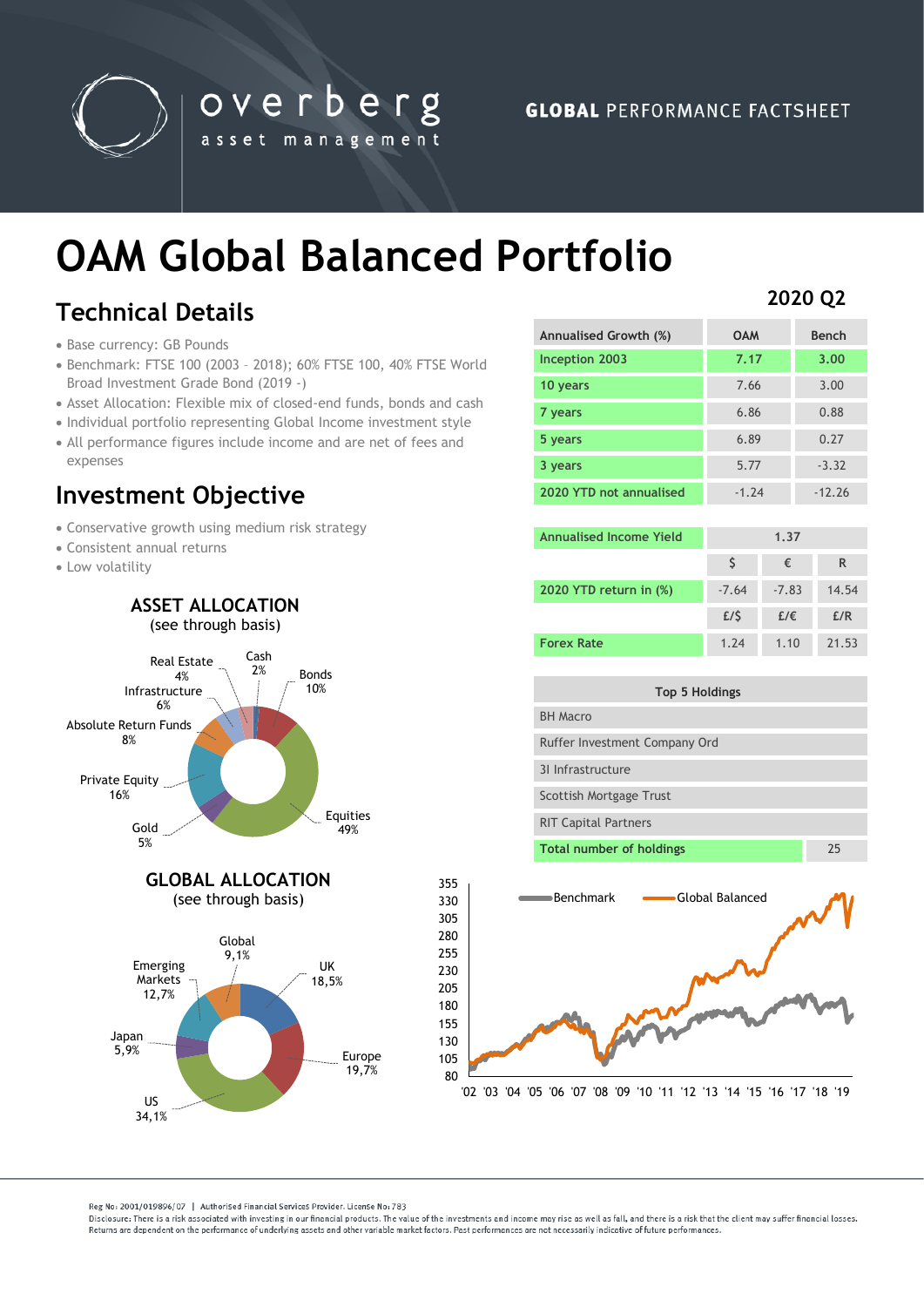

### **Global Market Review and Strategy Outlook for the quarter ended June 2020**

Equity investors were rewarded for sticking it out during the global market turmoil at the start of the year. While some investors panicked astute investors bought at the lows. During the second quarter (Q2), equity markets around the world posted their best quarterly performance in decades, trimming their overall losses for the year to date (YTD). The US S&P 500 index rocketed by 25.49% in Q2, trimming its YTD loss to just 4.04%. Other developed markets enjoyed similar recoveries. Japan's Nikkei 225 and the German Dax indices surged by 23.37% and 28.98% over the quarter, with YTD losses trimmed to 5.78% and 7.08%. The UK FTSE 100 gained more modestly due to the impact on exporters of a stronger pound with the index gaining 13.11% over the quarter but still losing 18.20% YTD. By contrast, the tech-laden Nasdaq index, was up by 12.11% YTD after surging 36.66% over Q2, helped by the tech giants' ability to generate strong earnings despite the lockdowns. The Shanghai and Shenzhen CSI 300 index only increased by 11.13% in Q2 but had been the outperformer in Q1 and YTD was down fractionally by 1.62%. The MS World Index and MS Emerging Market Index mirrored the global equity market rebound, with Q2 gains of 23.61% and 20.29%, respectively, moderating their YTD losses to 6.64% and 10.73%.

The market moves were in stark contrast to doomsday predictions of a slow and uncertain economic recovery. Fund managers remain broadly skeptical of market gains, expressing doubt over projected earnings growth and concern over perceived overvaluation. The S&P 500 index trades on an expected forward price earnings multiple of 22 versus its long-term average of 17. However, some analysts are confident that equity markets could gain substantially, even from lofty current levels, citing the positive effect of record low interest rates on equity valuations. With the 10 year US Treasury bond yield anchored by Fed policy at less than 1%, the high valuations of dependable company earnings can be more easily justified. Price-earnings multiples may be extended, but equity earnings yields continue to show compelling value relative to the Treasury bond yield, especially while across the world, government fiscal spending and central bank money supply growth are surging at an unprecedented rate. At the same time, fund managers remain pessimistic and under-invested. Counter-intuitively, heightened pessimism tends to be a reliable indicator of strong upward market moves, as money sitting on the side-lines is forced back into the market from fear of missing out.

In its latest World Economic Outlook report, the IMF downgraded its forecast for the world economy. It forecasts global GDP will contract in 2020 by 4.9%, a worse outcome than its earlier forecast of 3% contraction, made in April. According to the report, "the steep decline in activity comes with a catastrophic hit to the global labour market" with the world economy suffering an "adverse aggregate demand shock from social distancing and lockdowns, as well as a rise in precautionary savings." However, the IMF also indicated that most economies were already on the mend and praised the stabilisation in global capital markets. It urged a continuation of bold monetary and fiscal stimulus, despite its prediction that global government debt as a percentage of GDP would rise over the course of the year from 82% to a record high 101%. The IMF predicts that the world economy will not regain its pre-pandemic GDP output before the end of 2021. However, some economists are less pessimistic, with behavioural economists especially encouraged by the level of social activity since lockdowns have been eased. A report from Morgan Stanley predicts global economic output will regain pre-pandemic levels as early as the end of this year.

For the first time in history, the price of West Texas Intermediate (WTI), the benchmark US oil price, fell below zero. In a bizarre twist, the price for May delivery fell on Monday 20<sup>th</sup> April to -\$37.63 per barrel. Amid a lack of storage, producers were paying buyers to take their oil. The pricing aberration was blamed on a build-up in excess supplies amid the lockdown-related collapse in oil demand. Since then, the oil price has rebounded and stabilized. Global demand is recovering as lockdown measures are being eased across the world. Opec+ provided further impetus to the recent oil price rally after agreeing to extend the 9.7 million barrel per day (bpd) output cut, which amounts to around 10% of global output.

Disclosure: There is a risk associated with investing in our financial products. The value of the investments and income may rise as well as fall, and there is a risk that the client may suffer financial losses Returns are dependent on the performance of underlying assets and other variable market factors. Past performances are not necessarily indicative of future performances.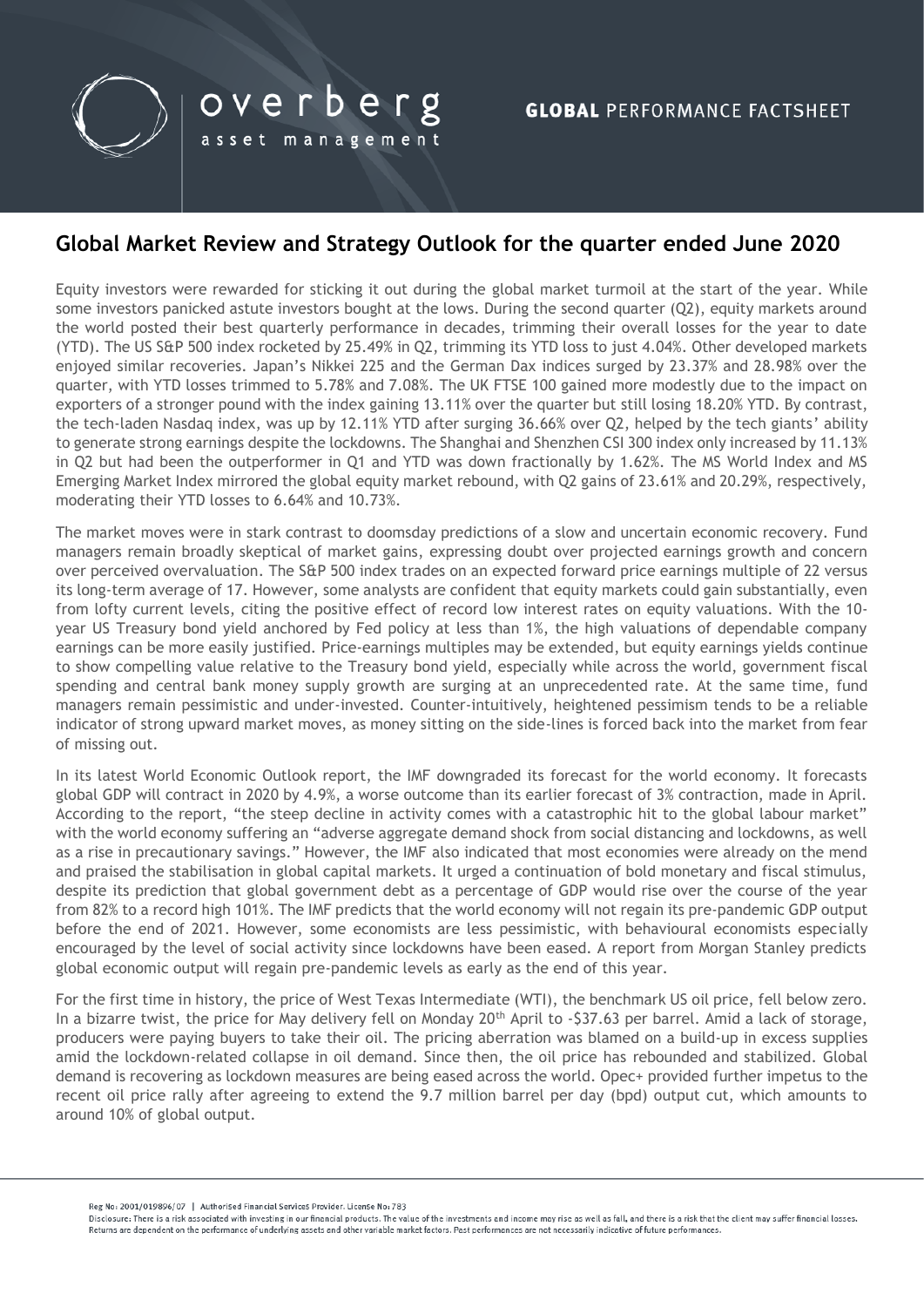

## overberg

asset management

### **GLOBAL PERFORMANCE FACTSHEET**

The US economy's 11 years of uninterrupted growth came to a sudden halt in Q1, with GDP contracting at a quarteron-quarter annualised rate of 5%, the steepest decline since Q4 2008 when GDP fell by 8.4%. However, the lockdown only affected the final two weeks of the quarter. A far worse contraction is likely in Q2 although most recent economic data have been stronger than expected. The May nonfarm payroll numbers beat all expectations. The consensus forecast had been for an additional 8 million job losses, adding to the 21.4 million lost in March and April, taking the unemployment rate from 14.7% to 19.5%. Instead the unemployment rate fell to 13.3% and a net 2.5 million jobs were created. Moody's Analytics forecasts the unemployment rate will fall steadily as the year progresses, ending the year at 8.5%. Household spending increased in May by a record 8.2% month-on-month, and retail sales surged higher by 17.7% on the month, ending three straight months of contraction and more than reversing April's 14.7% decline. Durable goods orders surged higher by 15.8% while auto vehicle orders gained by a massive 28%. The outlook for further growth in household spending, which contributes over two-thirds to US GDP, is brightened by prospects for additional employment gains. Surprisingly, household disposable income has surged despite the sharp increase in unemployment, with the fall in salaries and wages from job losses more than made up by government grants and additional unemployment benefits. According to a study by the University of Chicago, almost 70% of Americans have received more from state-provided income than when they worked prior to the pandemic. Meanwhile financing costs for making large purchases have dropped to record lows in line with the Federal Reserve's zero interest rate policy. Yet, consumers remain cautious. Although the household savings rate dropped from a record 32.2% in April to 23.2% in May, it remains considerably above the long-term average of 5-7%. However, buoyant mortgage application data indicate rising consumer confidence, which signals a pullback in the savings rate. The latest data shows mortgage applications to purchase a new home increased by a massive 21% year-on-year, while mortgage refinancing, to take advantage of the record low 3.3% 30-year mortgage rate, surged by 106%.

The IHS/Markit composite purchasing managers' index (PMI), measuring conditions in both the manufacturing and services sectors of the economy, corroborates the upbeat US economic readings. The composite PMI strengthened sharply in June, rising from 37.0 to 46.8, only marginally below the neutral 50-level, demarcating expansion from contraction. The services PMI gained from 37.5 to 46.7 and the manufacturing PMI from 39.8 to 49.6. The Federal Reserve and the government's fiscal support are credited for restoring stability to US economic activity and financial markets. Through asset purchases, the Fed has increased the size of its balance sheet from \$4 trillion to \$7 trillion over the past six months and based on pledged asset purchases it could reach \$10 trillion by the end of the year. Republicans are inclined to take a wait-and-see approach to determine the effect of the \$2.9 trillion CARES Act, passed on 19th March but with the emergency \$600 per week unemployment grants due to expire at the end of July, a supplementary fiscal package is likely to be tabled soon. Besides upbeat economic data, a positive signal is being emitted by the bond yield curve. The yield spread between 3-month treasury bills and 10-year treasury bonds, which had turned negative in 2019, is now positive by over 50 basis-points. A negative yield curve is a reliable barometer of recession while a positive yield curve tends to signal economic expansion. The yield spread between 5-year and longer-dated 30-year treasury bonds has increased to over 120 basis points, its steepest spread since 2017.

China's GDP shrank in the first quarter by 6.8% year-on-year, its first contraction since the National Bureau of Statistics (NBS) first started reporting quarterly GDP data in 1992. On a quarter-on-quarter basis, GDP shrank by 9.8%. China's authorities broke with a long-standing tradition, in place since 1994, of announcing an economic growth target at the annual National People's Congress. The Premier Li Keqiang, making the announcement at the start of the Congress, said officials would instead prioritise employment growth and social stability, targeting the creation of 9 million new jobs in 2020 and capping the unemployment rate at 6.0%. Many economists are encouraged that authorities are abandoning the growth at any cost mantra, focusing instead on quality and sustainability of growth. Stimulus measures announced at the Congress were surprisingly modest, although it may be that China is keeping its powder dry in case the pandemic enters a second wave. Economic data showed a significant improvement by May, as production and demand continued to normalise, prompting economists to revise upwards their GDP growth forecasts for the full year. The Caixin non-manufacturing purchasing managers' index (PMI), measuring conditions in the service

Reg No: 2001/019896/07 | Authorised Financial Services Provider, License No: 783

Disclosure: There is a risk associated with investing in our financial products. The value of the investments and income may rise as well as fall, and there is a risk that the client may suffer financial losses Returns are dependent on the performance of underlying assets and other variable market factors. Past performances are not necessarily indicative of future performances.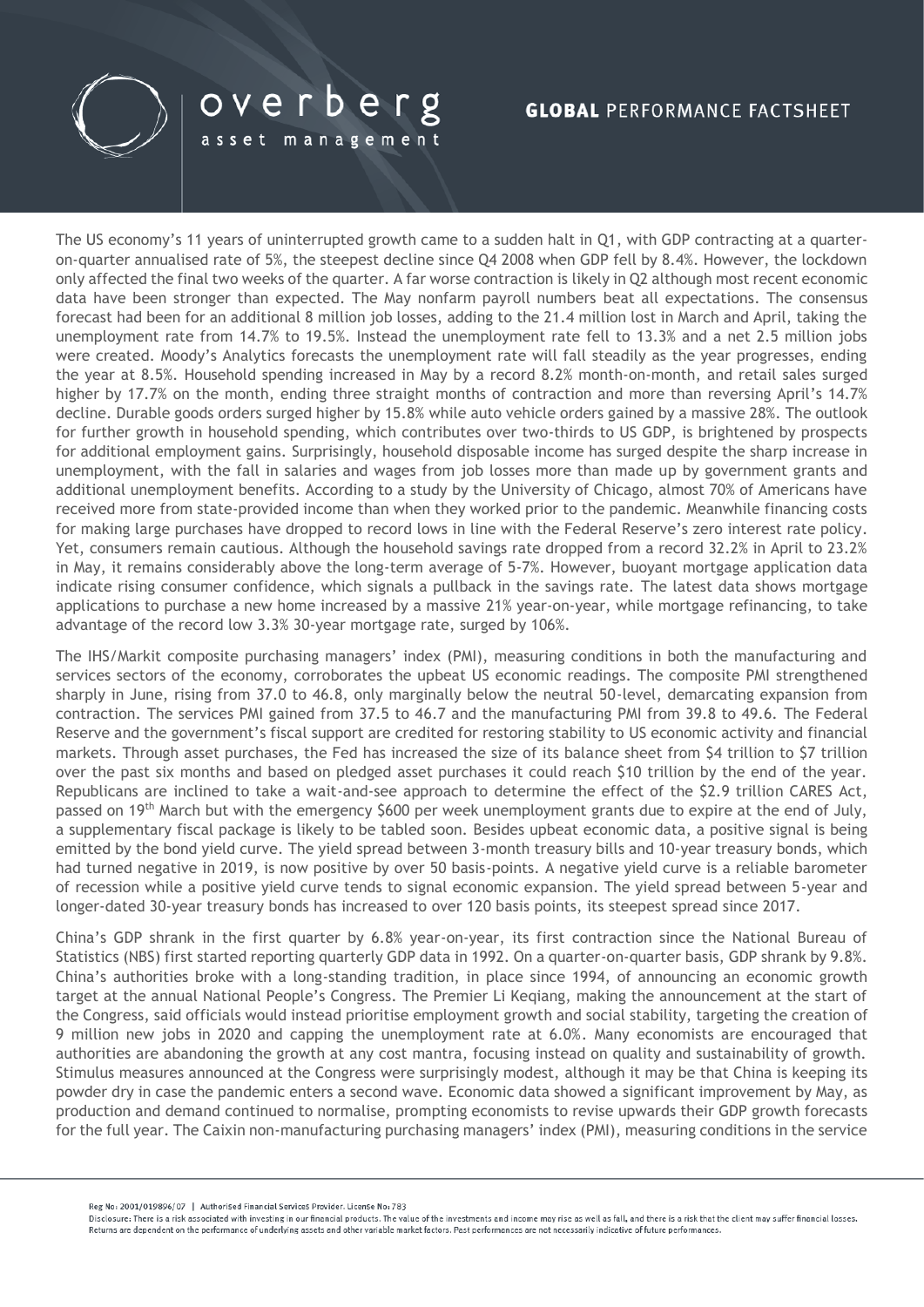

sectors of the economy, which comprise around 60% of China's economic output, surged higher in May from 44.4 to 55.0, its highest since October 2010. The PMI hit a record low of 26.5 in February at the height of coronavirus lockdown restrictions. Industrial production increased in May by 4.4% year-on-year up from its 3.9% expansion in April. While fixed-asset investment fell in the January-May period by 6.3% on the year, the rate of decline slowed sharply from the 10.3% contraction in the January-April period. Consumers also started spending, which tempered the yearon-year decline in retail spending to 2.8% from 7.5% in April. The overall data is consistent with GDP growth of 2- 2.5% in 2020 and the economic recovery is likely to gain further momentum over coming months, helped by the combination of additional fiscal stimulus and continued monetary policy support. However, trade relations with the US are also key, and likely to become increasingly contentious as the US November presidential election approaches.

overberg

asset management

Japan's economy contracted in Q1 by 0.9% quarter-on-quarter or 3.4% on an annualised basis, marking the second consecutive quarter of negative growth following the 1.9% contraction in Q4 2019. A spokesperson for the Cabinet Office painted a grim picture for Q2 saying "It is certain that the economic growth in the second quarter will fall considerably…. It will be the biggest post-war contraction." Economists are forecasting a contraction in output for Q2 of as much as 20% annualised although not all commentators are as downbeat about Japan's outlook. Japanese companies entered the pandemic with healthy cash reserves, which have been steadily rising over the past decade, placing Japanese companies in a strong position to weather the Covid-19 storm. Japan is also better placed than most to make a swift recovery as the country never went into a full lockdown. Nonetheless, government announced a bold coronavirus fiscal rescue package of ¥117 trillion (\$1.1 trillion) including unconditional payments of ¥100,000 to every individual in the country. The Bank of Japan (BOJ) also provided substantial policy support holding the benchmark interest rate at -0.1% and maintaining the cap on 10-year yields at 0%. The BOJ also indicated that rates are likely to be stuck at current levels at least until 2022 and even as far out as 2023. Haruhiko Kuroda, governor of the BOJ, pledged to raise the Covid-19 programme, which offers zero interest loans to banks, from ¥75tn to ¥110tn (\$1.02tn). Survey data confirmed that the economic rebound began in the final stages of Q2. Although the Jibun purchasing managers' indices remained in sub-50 contractionary territory, the level of contraction was markedly slower, and Japan's Consumer Confidence Index rebounded in May to 24.0 from April's record low of 21.6. Sentiment has improved markedly according to Japan's latest Economy Watchers Survey conducted at the end of May, with the Current Index almost doubling from its April low. Respondents to the survey are employed in jobs most sensitive to economic conditions. The Economy Watchers Outlook Index looking two to three months ahead, jumped from 16.6 in April to 36.5 in May indicating optimism that a certain level of normality will return before the end of the summer.

In the Eurozone, GDP contracted in Q1 by 3.8% quarter-on-quarter, the sharpest decline since the time series began in 1995. Year-on-year, GDP fell 3.3%, marking the sharpest decline since the end of 2009. Philip Lane, chief economist at the European Central Bank (ECB), warned that it could take a minimum of three years to recover from the economic fallout from the coronavirus. The ECB kept its benchmark rate unchanged at negative 0.5% but lowered the rate it is willing to lend to banks to -1%, essentially paying banks to borrow money. The ECB also announced an increase in the pandemic emergency purchase programme (PEPP) of €600bn, bringing the total pledge to €1.35tn and extending it to June 2021. The ECB forecasts that the Eurozone is likely to experience an economic contraction of 8.7% for the year, followed by growth of 5.2% and 3.3% in the following two years. Meanwhile, the EU pledged fiscal support equivalent to 8% of the region's 2019 GDP. Even Germany, which has historically been staunchly committed to a balanced budget, decided to open the fiscal taps, announcing a stimulus package of €235bn, equivalent to 6.9% of GDP. The standout fiscal development was the Eurozone's plan to create a €750bn recovery fund to support the currency bloc's hardest hit economies via grants. If approved, the recovery fund will enhance the region's fiscal capacity and strengthen investor confidence in the permanence of the monetary union. ECB president Christine Lagarde concluded that "fiscal and monetary policy is working hand-in-hand" to safeguard jobs and support economic growth. Economic sentiment in Europe improved during June following a widespread lifting of lockdown measures. Although business activity still slowed, it was at a much slower pace than in May. The IHS Markit Eurozone Composite PMI jumped from 31.9 in May to 47.5 in June well above the low point of 13.6 in April. The European Commission's

Disclosure: There is a risk associated with investing in our financial products. The value of the investments and income may rise as well as fall, and there is a risk that the client may suffer financial losses Beturns are dependent on the performance of underlying assets and other variable market factors. Past performances are not necessarily indicative of future performances.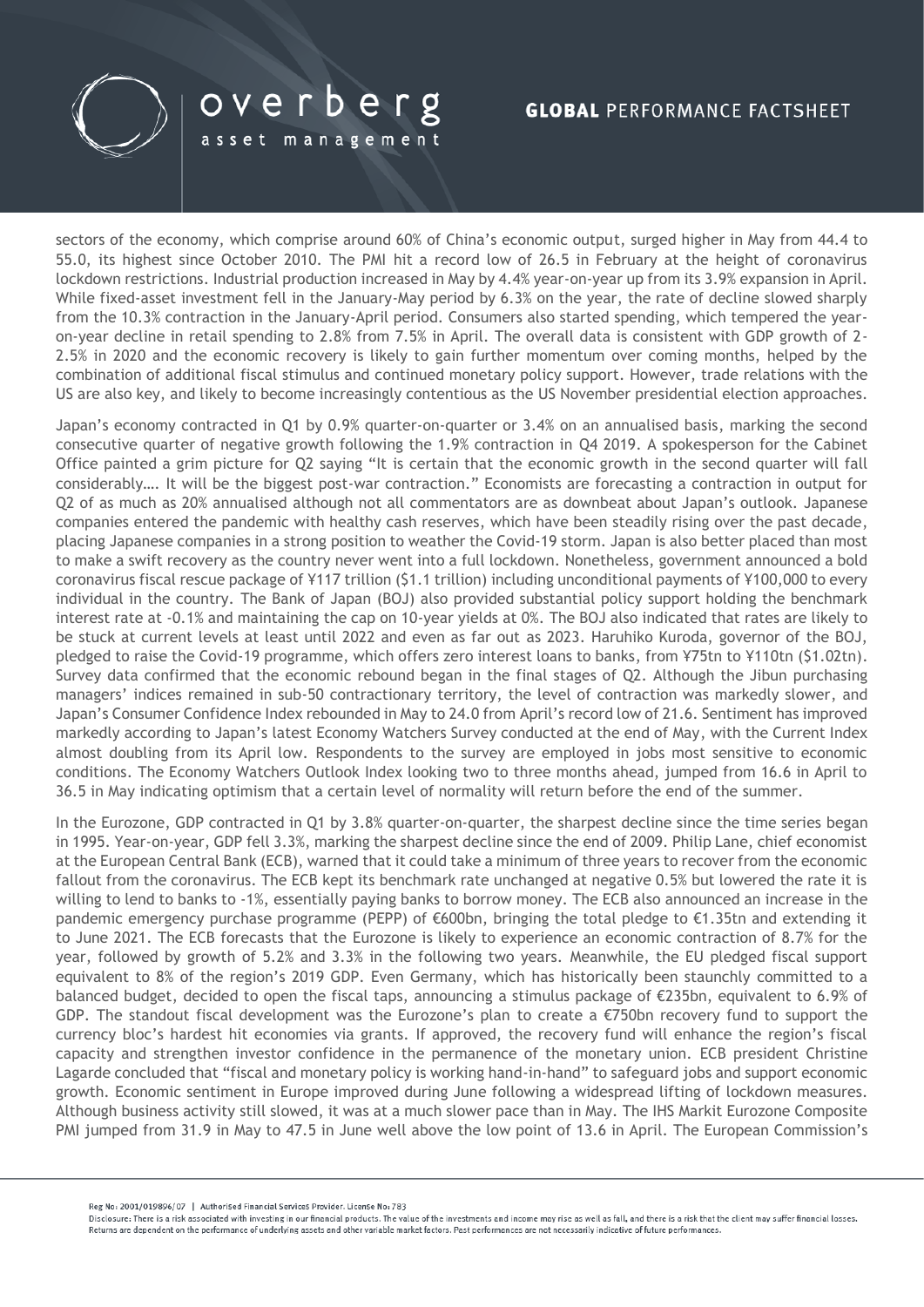

Eurozone Economic Sentiment Indicator (ESI) improved in May by 2.6 points to 67.5 while the Employment Expectations Indicator (EEI) rebounded by 11.3 points to 70.2. The improvement in the ESI was attributed to better industry and consumer confidence, helped in turn by healthier financial conditions and household finances.

UK GDP slumped in a coronavirus-ravaged Q1 by 2.2% quarter-on-quarter, its worst slump since 1979. Economists warn that April's massive 20.4% month-on-month fall in GDP means that Q2 is guaranteed to be worse than Q1 although economic survey data suggests that output recovered more quickly than initially expected in May and June. The UK government's fiscal response to the Covid-19 pandemic will total at least £350bn, equivalent to a massive 15% of 2019 GDP, while Andrew Baily, governor of the Bank of England (BoE) admitted that the BoE is effectively financing the government's response to the virus. However, he defended the drastic steps taken by stressing the importance of "calming financial markets and smoothing the profile of government borrowing". Despite massive fiscal and monetary support, the BoE is expecting the UK economy to shrink by nearly 30% annualised in the first half of the year, marking the deepest recession in 300 years. The BoE expects unemployment to spike at 9% by 2021 despite the government's assistance to help retain jobs and predicts inflation to ease to 0.5% in 2021, well below the 2% target which it believes will only be achieved by 2022. Despite the gloomy outlook for this year, the BoE expects "only limited scarring to the economy" and expects a V-shaped recovery. Fortunately, banks are much better capitalised now than before the 2008/09 Global Financial Crisis and are able to absorb losses. Economic activity showed signs of bottoming towards the end of Q2, with the IHS Markit/CIPS Composite purchasing managers' index (PMI), although still in sub-50 contractionary territory, surging higher from 30.0 in May to 47.6 in June. The manufacturing output index returned to growth, rising from 40.7 to 50.1, while the services sector increased from 29.0 to 47.0. The Brexit transition expires at the end of the year and is likely to apply added stress on business confidence unless some breakthroughs occur soon. Fortunately, the UK has made progress with a post-Brexit bilateral trade agreement with Japan., which may be concluded within weeks, boosting the tone for other trade negotiations.

The World Bank's latest Global Economic Prospects report paints a bleak picture for emerging and developing markets predicting the first contraction in emerging and developing economies in nearly six decades. As many as 100 million people are expected to be plunged into extreme poverty in the developing world. The World Bank and IMF have announced a raft of rescue programmes to support vulnerable nations and are coordinating plans for debt-relief for countries grappling with the pandemic. Following the example set by the world's largest central banks, emerging market central banks have also cut interest rates in dramatic fashion. However, conditions have varied widely across emerging markets. On the one hand, Argentina defaulted on its sovereign debt. The country is burdened by a 50% inflation rate and an 88% debt to GDP ratio, which is forecast to rise to 146% by 2020. The government has proposed to halt all debt repayments for 3 years and to reduce the average coupons from 7% to 2.3%. On the other hand, South Korea is using the Covid opportunity to further modernize its economy. Its government announced a "New Deal" spending plan of \$62bn to help improve the economy by creating 550,000 new jobs in 2020, including 100,000 in artificial intelligence and software programming. Other initiatives will focus on 5G and the digitalisation of South Korea's less developed areas. In aggregate, recent economic data releases in developing economies have surprised on the upside, increasing investors' risk appetite and causing funds to flow into emerging markets. Emerging market assets have recovered sharply from their sell-off in March, benefitting from a wave of liquidity from central banks in the developed world. Analysts predict that much of this liquidity will flow to emerging markets, especially to countries that have kept their sovereign debt in check in recent years and have policy room to stimulate their respective economies.

Although the massive equity market returns in Q2 are unlikely to be matched over the remainder of the year, investors can look forward to further gains as the year progresses. The vast money creation by central banks and fiscal support from governments are likely to continue even as economic activity rebounds. Policy makers are committed to avoiding a deflationary spiral from developing and are prepared to remain behind the inflation curve to ensure that this is achieved. Asset markets are therefore likely to continue rising despite concerns over stretched valuations. There are

Disclosure: There is a risk associated with investing in our financial products. The value of the investments and income may rise as well as fall, and there is a risk that the client may suffer financial losses Returns are dependent on the performance of underlying assets and other variable market factors. Past performances are not necessarily indicative of future performances.